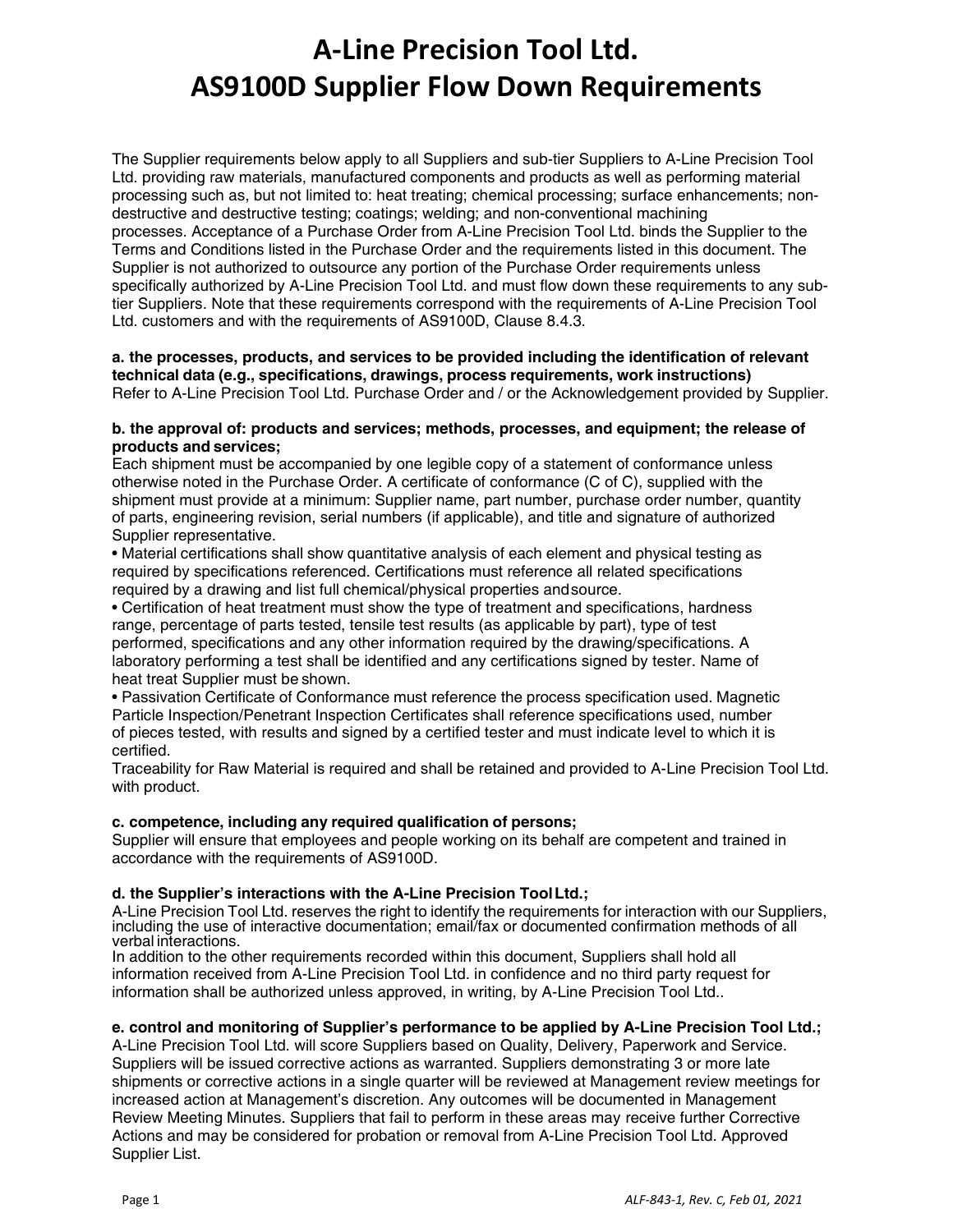#### **f. verification or validation activities that A-Line Precision Tool Ltd., or its customer, intends to perform at Supplier's premises;**

A-Line Precision Tool Ltd. and its customers reserve the right to perform verification and/or validation activities at the Supplier's premises.

### **g. design and development control;**

Design and development control does not apply to A-Line Precision Tool Ltd. Suppliers.

#### **h. special requirements, critical items, or key characteristics;**

- As per the requirements of AS9100D Supplier is responsible for the validation, and periodic revalidation, of the ability to achieve planned results of the processes for production and service provision, where the resulting output cannot be verified by subsequent monitoring or measurement.

- Nadcap stands for National Aerospace and Defense Contractors Accreditation Program. Nadcap's membership consists of "Prime Contractors" who coordinate with aerospace accredited suppliers to develop industry-wide audit criteria for special processes and products. The Nadcap Program is administered by the Performance Review Institute (PRI). Information on Nadcap requirements is found at https://[www.eauditnet.com/eauditnet/ean/user/login.htm](http://www.eauditnet.com/eauditnet/ean/user/login.htm)

Suppliers supplying product with special processes listed with processing specifications listed on the blueprint and covered under Nadcap requirements are required to be Nadcap certified or use a Nadcap approved supplier.

If indicated in the Purchase Order that a NADCAP approved Supplier is required, the Supplier must not perform any work or process any part if they are not NADCAP approved. Should a Supplier have a change to their NADCAP certification or accreditation, the Supplier MUST notify A-Line Precision Tool Ltd. per the terms of the NADCAP requirements.

#### **i. test, inspection, and verification (including production process verification);**

For calibration Purchase Orders, all gauges and instruments must be calibrated using standards whose accuracies are traceable to the National Institute of Standards and Technology, the General Conference of Weights and Measures, or fundamental or natural physical constants. All provided calibration certifications must specifically state this traceability.

Supplier will maintain a quality/inspection system that will ensure all goods and services conform to contract requirements whether manufactured or processed by Supplier or procured from Sub-Tier Suppliers and that fully complies with the requirements of AS9100D.

#### **j. the use of statistical techniques for product acceptance and related instructions for acceptance by A-Line Precision Tool Ltd.;**

The Supplier will use a 100% inspection, unless otherwise specified or agreed upon in writing by A-Line Precision Tool Ltd.

#### **k. the need to:**

#### **− implement a quality management system**

Supplier shall maintain a quality system in compliance to recognized Quality Management Systems and/or approved by A-Line Precision Tool Ltd.

#### **− use customer-designated or approved external providers, including process sources (e.g., special processes);**

Suppliers shall use customer-specified sources.

#### **− notify A-Line Precision Tool Ltd. of nonconforming processes, products, or services and obtain approval for their disposition;**

A-Line Precision Tool Ltd. will not accept Supplier product that does not meet engineering drawing and/or Purchase Order requirements. Supplier product discovered after shipment by the Supplier to be nonconforming to any engineering drawing and/or Purchase Order requirement shall be immediately disclosed to A-Line Precision Tool Ltd. upon discovery, including but not limited to quantity shipped, date shipped, and the extent of the non-conformance. Suppliers that receive notification of Nonconforming product shall take appropriate action to contain the nonconforming condition and prevent it from occurring again.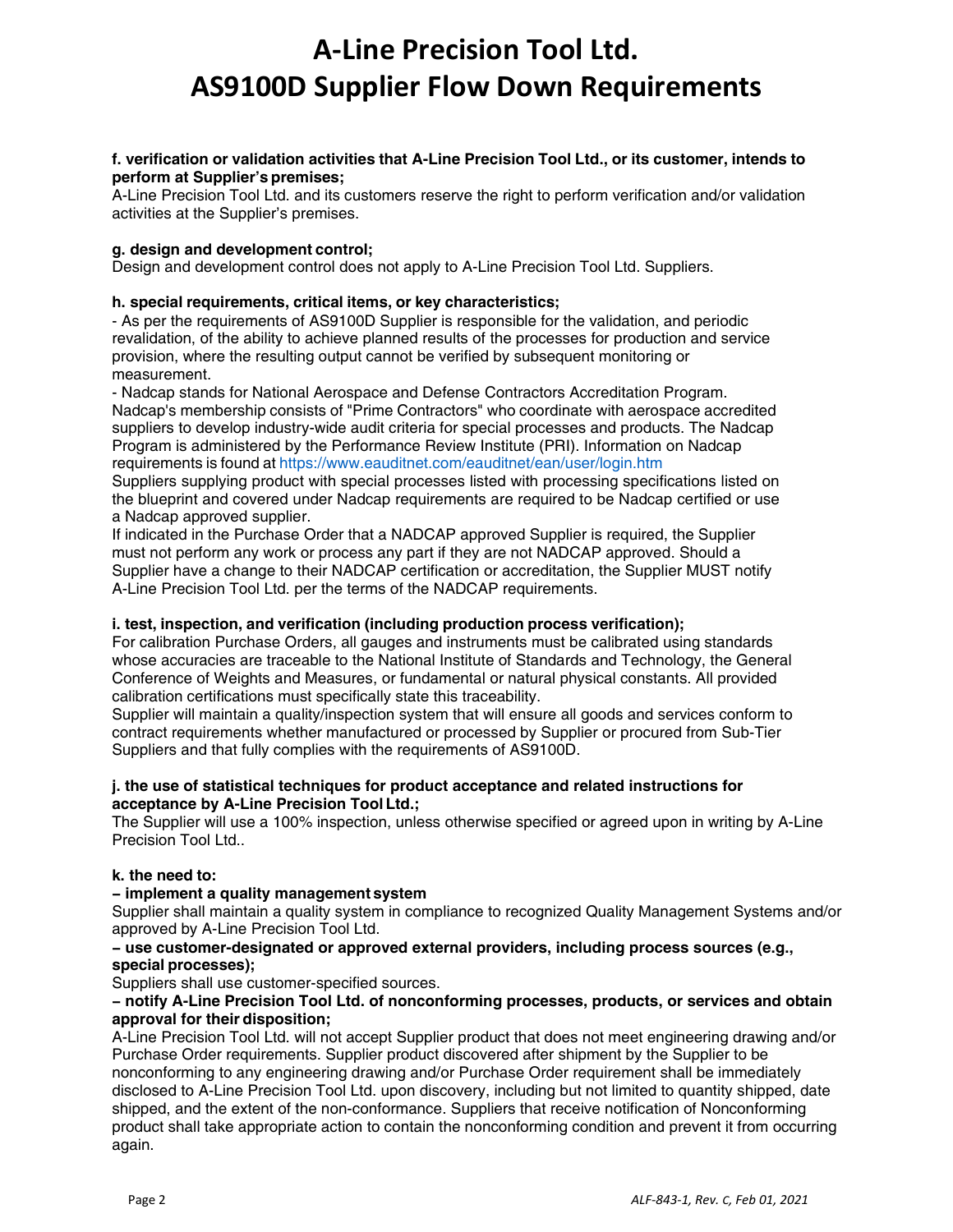The Supplier will be notified if formal Corrective Action is required to be submitted to A-Line Precision Tool Ltd.. The response shall be submitted within 1 week of issue or a time frame agreed upon between A-Line Precision Tool Ltd. and the Supplier. Errors with paperwork shall be resolved within 24 hours.

# **− prevent the use of counterfeit parts (see 8.1.4);**

To prevent the purchase of counterfeit or suspect / unapproved products and to ensure product identification and traceability (and for other reasons), Supplier will institute controls that include the requirement of Material Certificates, Certificates of Conformity, and/or other supporting documentation as is appropriate.

Material and part substitutions are not allowed.

#### **− notify A-Line Precision Tool Ltd. of changes to processes, products, or services, including changes of their external providers or location of manufacture, and obtain A-Line Precision Tool Ltd. approval;**

Supplier will notify A-Line Precision Tool Ltd. of any change in ownership, management, or location and are subject to re-survey and approval.

Supplier will notify A-Line Precision Tool Ltd. of any product or process changes or changes in approval status that affect A-Line Precision Tool Ltd. product and are subject to re-survey and approval.

**− flow down to external providers applicable requirements including customer requirements;**  Suppliers shall flow-down to Sub-Tier Suppliers the applicable requirements as required by the purchase order either specifically or by reference.

### **− provide test specimens for design approval, inspection/verification, investigation, or auditing;**

When requested by A-Line Precision Tool Ltd. or its customers, Supplier will provide test specimens for inspection/verification, investigation and/or auditing purposes.

**− retain documented information, including retention periods and disposition requirements;**  Unless otherwise specified on the Purchase Order, the latest specification revision in effect at the time the lot of raw material/parts was originally manufactured or processed shall apply. In the event a document has been superseded, the latest revision of the superseding document shall apply. All certifications, test reports, and inspection reports, as well as receiving inspection, in-process inspection, final inspection, and calibration records shall be retained for a minimum of eleven years, unless otherwise specified by A-Line Precision Tool Ltd.. These records will be made available to A-Line Precision Tool Ltd., A-Line Precision Tool Ltd. customers, or regulatory agency upon request.

# **− prevent Foreign Object Debris**

Supplier is required to establish and maintain a Foreign Object Debris (FOD) prevention program that employs appropriate housekeeping practices to assure timely detection and removal of residue/debris generated, during operations and normal daily tasks.

# **l. the right of access by A-Line Precision Tool Ltd., A-Line Precision Tool Ltd. customer, and regulatory**

### **authorities to the applicable areas of facilities and to applicable documented information, at any level of the supply chain;**

A-Line Precision Tool Ltd. and A-Line Precision Tool Ltd.' customers reserve the right to perform an onsite inspection of the Supplier's facility or visit the facility. A-Line Precision Tool Ltd. will give reasonable notification to the Supplier prior to the on-site inspection. The on-site inspection may include surveillance of the Supplier's facilities, procedures, production methods, processes, and the Supplier's Quality System. The Supplier shall furnish, at no cost, the necessary data as required by applicable drawings, Purchase Order, specifications, and inspection instructions to facilitate the on-site inspection.

### **m. ensuring that persons are aware of: their contribution to product or service conformity; their contribution to product safety; the importance of ethical behaviour.**

Supplier must be committed to the highest standards of ethics and business conduct. Supplier must comply with the law, honour commitments, act in good faith, and be accountable. Supplier must strive to maintain full compliance with all laws and regulations applicable to the operation of the business and customer relationships. Supplier must not offer, promise, authorize, or provide, directly or indirectly, anything of value (including business gifts or courtesies) with the intent or effect of inducing anyone to engage in unfair business practices.